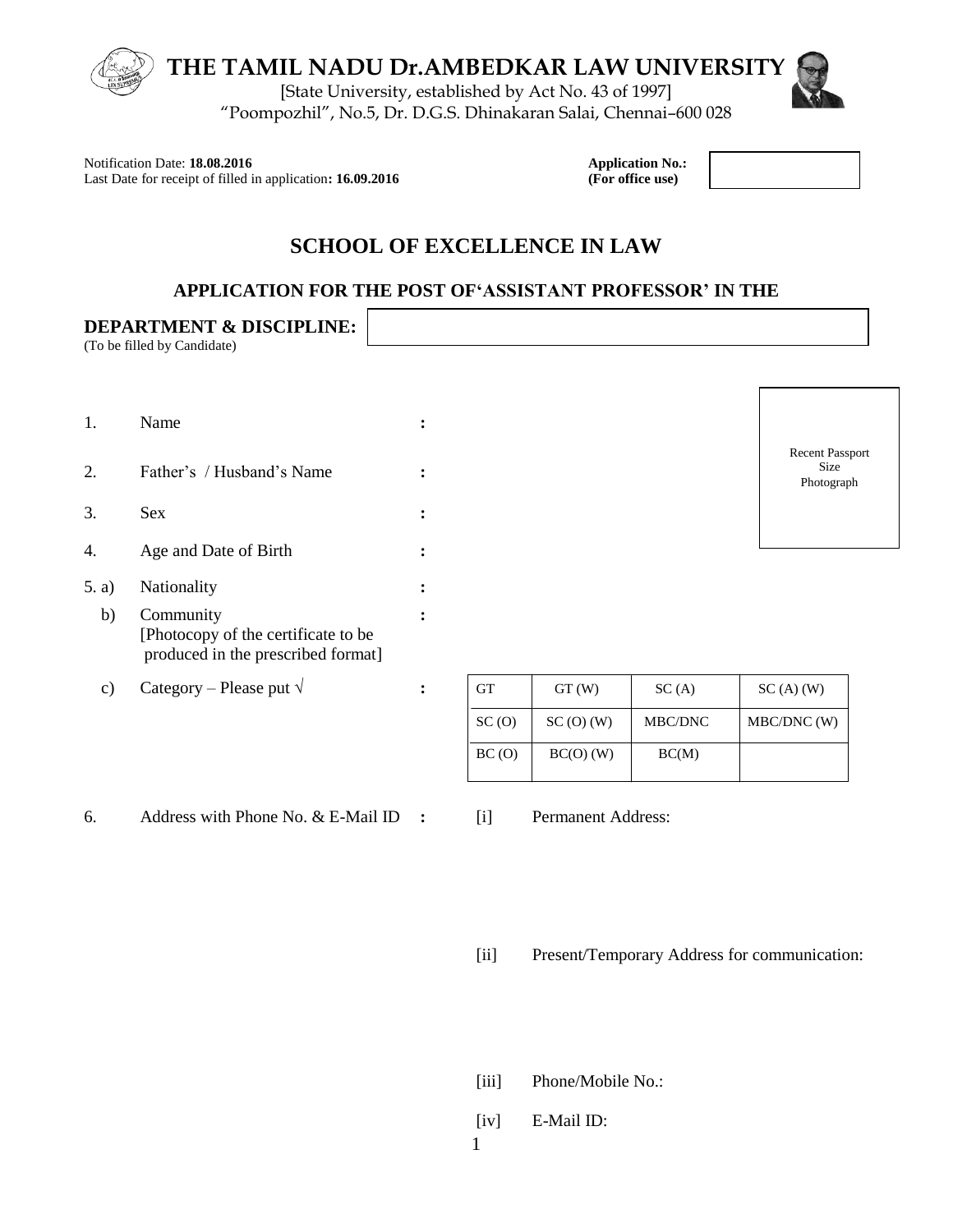|  | Details of Application Processing Fee : |  | Amount |  | $Rs.\dots\dots/$ - |
|--|-----------------------------------------|--|--------|--|--------------------|
|--|-----------------------------------------|--|--------|--|--------------------|

D.D. No. & Date:

Name of Bank & Branch:: \_\_\_\_\_\_\_\_\_\_\_\_\_\_\_\_\_\_\_\_\_\_\_

#### 8. **[a] Educational Qualifications:**

 [Please mention – Specialization in Master's Degree, Ph.D. in Branch (Subject) & its Title etc.] [State whether Ph.D. is in Full-time or Part-time and in accordance with the UGC Norms]

| Sl.<br>No. | <b>Examination Passed</b> | Month &<br>Year of<br><b>Passing</b> | Percentage<br>of Marks/<br>Grade | <b>Regular/Part-</b><br>Time/Open/<br>Correspondence<br>/ Distance / | <b>Institution/University</b> |
|------------|---------------------------|--------------------------------------|----------------------------------|----------------------------------------------------------------------|-------------------------------|
|            |                           |                                      |                                  | <b>Private Study</b>                                                 |                               |
|            |                           |                                      |                                  |                                                                      |                               |
|            |                           |                                      |                                  |                                                                      |                               |
|            |                           |                                      |                                  |                                                                      |                               |
|            |                           |                                      |                                  |                                                                      |                               |
|            |                           |                                      |                                  |                                                                      |                               |

[Attested copies of Mark Statements and Certificates should be enclosed]

[b] Have your Ph.D. Degree been awarded in compliance of the "University Grants Commission (Minimum standards and procedure for award of Ph.D. Degree), Regulation 2009:

Put **√ YES / NO**

if yes, furnish the details along with proof of documents.

[c] Awards/Prize/Distinctions received [if any] :

[d] Membership of fellowship in Professional bodies **:**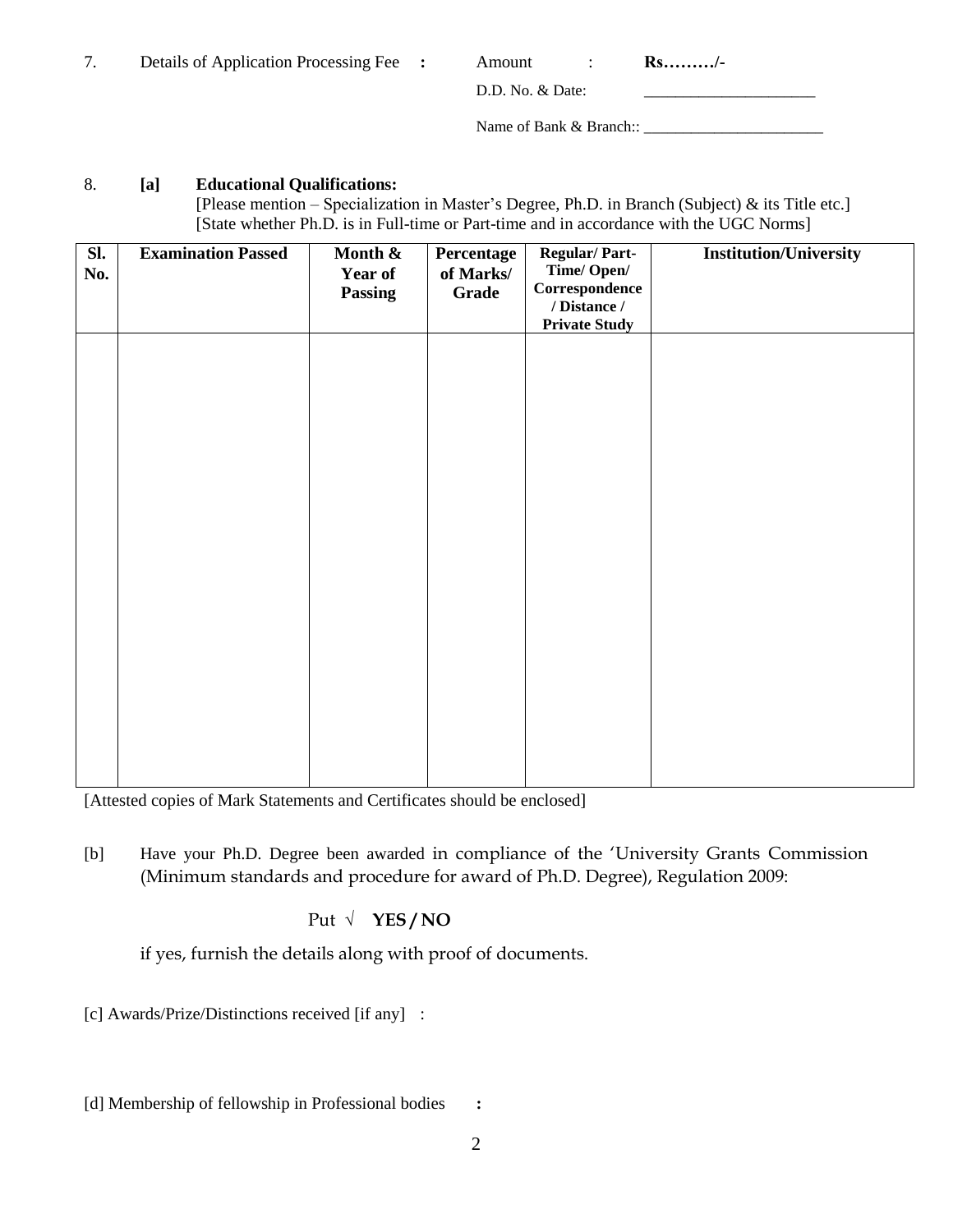# 9. Details of Eligibility Test Passed i.e. NET/SLET/SET **:**

| Sl.No. | <b>Examination Passed</b> | Month & Year of Passing |
|--------|---------------------------|-------------------------|
|        |                           |                         |
|        |                           |                         |
|        |                           |                         |

[Attested copies of Certificates should be enclosed]

# 10. Teaching Experience [University/College] UG/PG, if any:

| SI. | Post held with name of the Institution | Temporary/ |      | <b>Duration</b> | <b>Salary</b> | <b>Total</b> |
|-----|----------------------------------------|------------|------|-----------------|---------------|--------------|
| No. |                                        | Permanent  | From | To              | $\pmb{\&}$    | No.          |
|     |                                        |            |      |                 | <b>Scale</b>  | of Years     |
|     |                                        |            |      |                 | of Pay        |              |
|     |                                        |            |      |                 |               |              |
| 1.  |                                        |            |      |                 |               |              |
|     |                                        |            |      |                 |               |              |
|     |                                        |            |      |                 |               |              |
|     |                                        |            |      |                 |               |              |
| 2.  |                                        |            |      |                 |               |              |
|     |                                        |            |      |                 |               |              |
|     |                                        |            |      |                 |               |              |
|     |                                        |            |      |                 |               |              |
| 3.  |                                        |            |      |                 |               |              |
|     |                                        |            |      |                 |               |              |
|     |                                        |            |      |                 |               |              |
|     |                                        |            |      |                 |               |              |
| 4.  |                                        |            |      |                 |               |              |
|     |                                        |            |      |                 |               |              |
|     |                                        |            |      |                 |               |              |
|     |                                        |            |      |                 |               |              |
|     |                                        |            |      |                 |               |              |
| 5.  |                                        |            |      |                 |               |              |
|     |                                        |            |      |                 |               |              |
|     |                                        |            |      |                 |               |              |
| 6.  |                                        |            |      |                 |               |              |
|     |                                        |            |      |                 |               |              |
|     |                                        |            |      |                 |               |              |
|     |                                        |            |      |                 |               |              |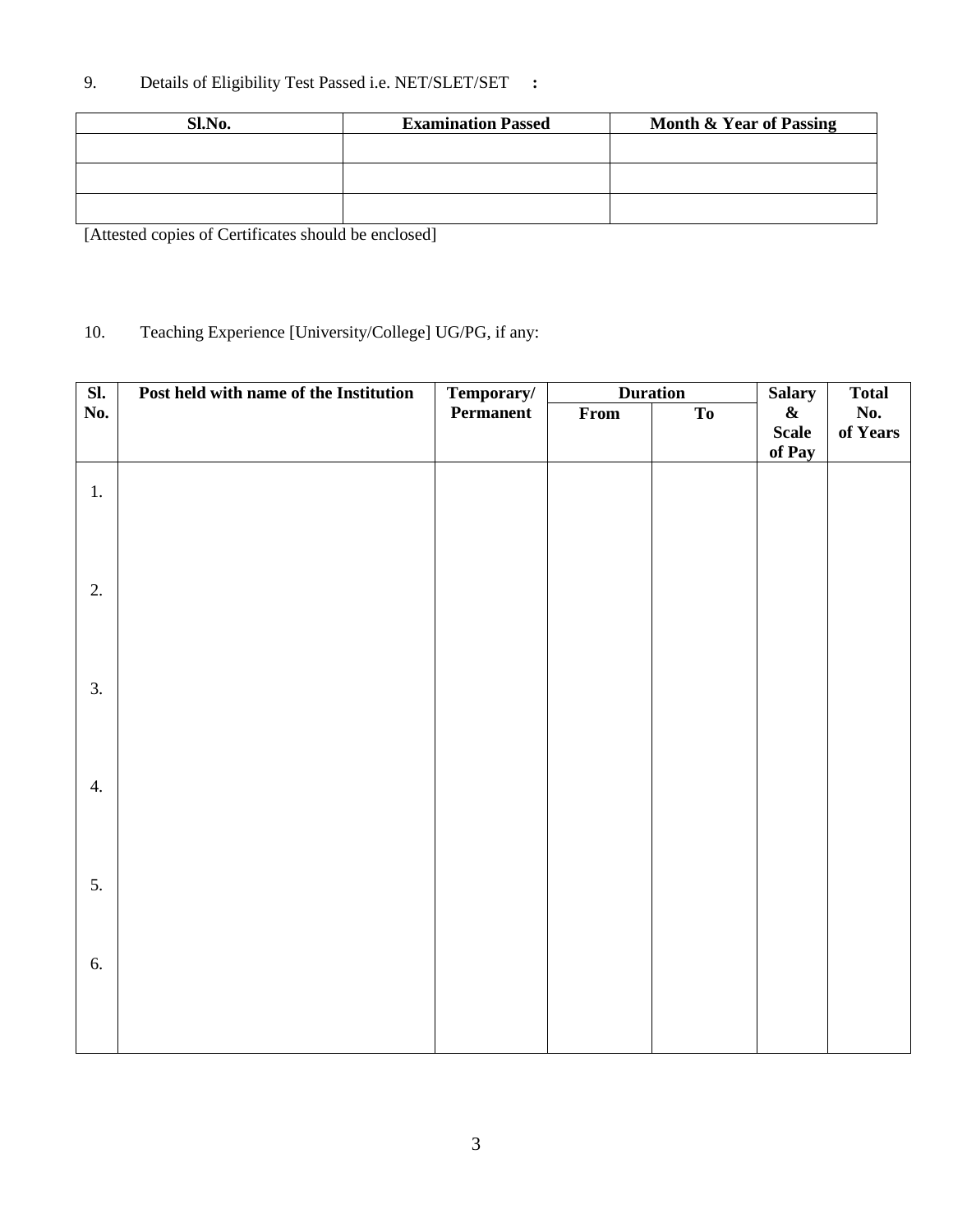# 11. Administrative Experience, if any [University/College Level]:

| Sl. | Post held with name of the Institution | <b>Nature of</b> |      | <b>Duration</b> | <b>Total No.</b> |
|-----|----------------------------------------|------------------|------|-----------------|------------------|
| No. | [Indicate temporary/permanent]         | assignment       | From | <b>To</b>       | of Years         |
| 1.  |                                        |                  |      |                 |                  |
|     |                                        |                  |      |                 |                  |
|     |                                        |                  |      |                 |                  |
|     |                                        |                  |      |                 |                  |
| 2.  |                                        |                  |      |                 |                  |
|     |                                        |                  |      |                 |                  |
|     |                                        |                  |      |                 |                  |
| 3.  |                                        |                  |      |                 |                  |
|     |                                        |                  |      |                 |                  |
|     |                                        |                  |      |                 |                  |
|     |                                        |                  |      |                 |                  |
| 4.  |                                        |                  |      |                 |                  |
|     |                                        |                  |      |                 |                  |
|     |                                        |                  |      |                 |                  |
| 5.  |                                        |                  |      |                 |                  |
|     |                                        |                  |      |                 |                  |
|     |                                        |                  |      |                 |                  |

# 12. Research Experience: [Attested Photocopies to be enclosed]

[a] Supervisor for Research Degree:

| <b>Degree</b> | Awarded | <b>In Progress</b> | <b>Under preparation for submission</b> |
|---------------|---------|--------------------|-----------------------------------------|
|               |         |                    |                                         |
| M.Phil        |         |                    |                                         |
|               |         |                    |                                         |
| Ph.D.         |         |                    |                                         |
| Others        |         |                    |                                         |

[b] Research Projects undertaken:

| Year | <b>Title</b> | Name of the University / College /<br><b>Institution</b> |
|------|--------------|----------------------------------------------------------|
|      |              |                                                          |
|      |              |                                                          |
|      |              |                                                          |
|      |              |                                                          |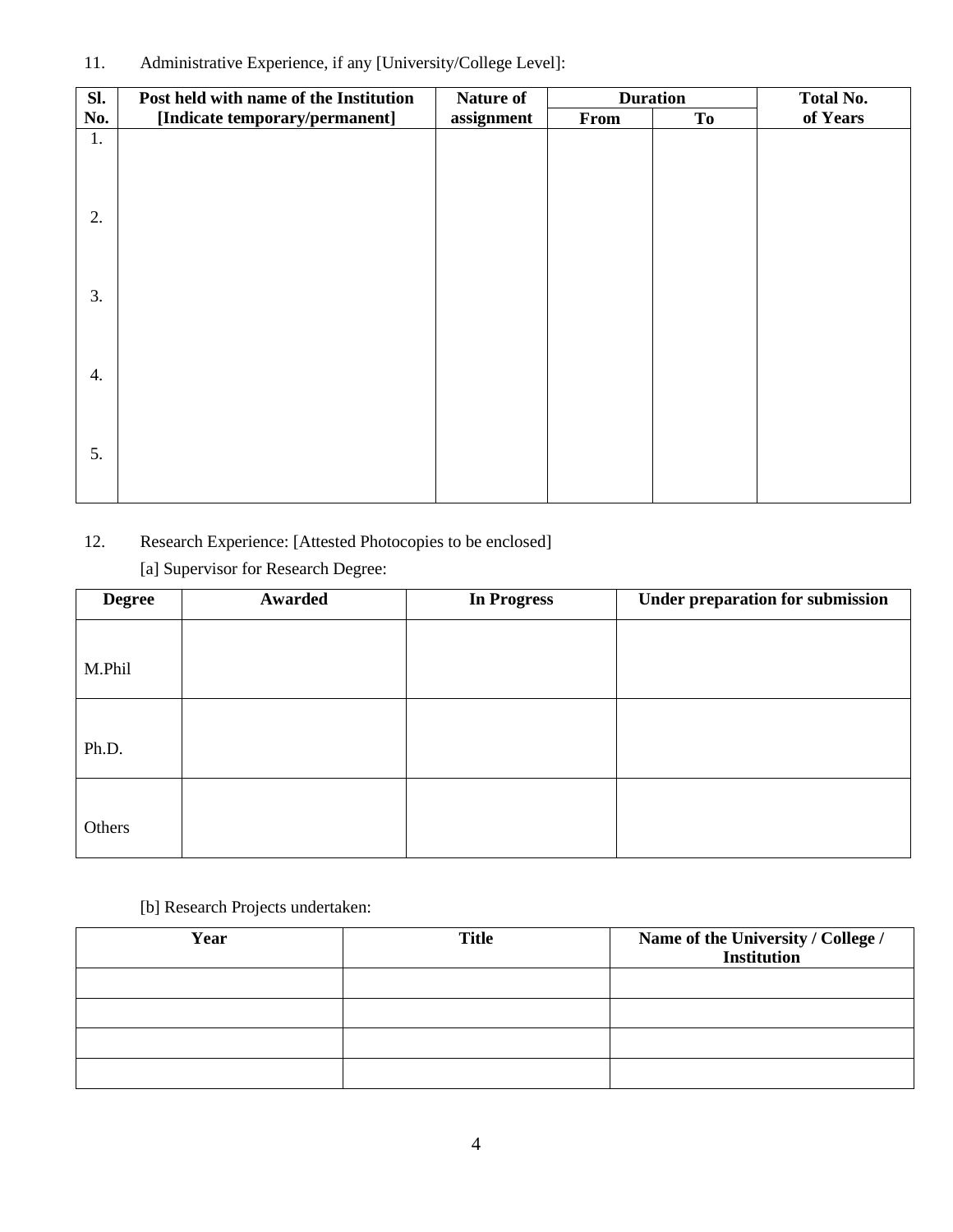#### [c] Publications:

| <b>Publications</b>         | <b>Published</b><br><b>ISSN/ISBN No.</b> | <b>Under Publication</b> |
|-----------------------------|------------------------------------------|--------------------------|
| <b>Books</b>                |                                          |                          |
| Articles-National Journal & |                                          |                          |
| Edited Volumes              |                                          |                          |
| Articles – International    |                                          |                          |
| Journals & Edited Volumes   |                                          |                          |

Note: a. Furnish details in a separate sheet if found necessary

- b. Articles published should be enclosed along with the application
- c. In case of publication of books, the same should be submitted at the time of interview.
- [d] Seminars/Workshops / Conferences / Orientation / Refresher Courses attended:

| Year | <b>Duration</b> | Name of the University / College / Institution |
|------|-----------------|------------------------------------------------|
|      |                 |                                                |
|      |                 |                                                |
|      |                 |                                                |
|      |                 |                                                |
|      |                 |                                                |
|      |                 |                                                |
|      |                 |                                                |
|      |                 |                                                |
|      |                 |                                                |

[Use a separate sheet, if necessary]

#### 13. Visits Abroad:

| Sl.No. | <b>Countries Visited</b> | <b>Purpose / Assignment</b> | <b>Duration</b> |                |
|--------|--------------------------|-----------------------------|-----------------|----------------|
|        |                          |                             | <b>From</b>     | T <sub>0</sub> |
|        |                          |                             |                 |                |
|        |                          |                             |                 |                |
|        |                          |                             |                 |                |

14. Present Post [State whether in Regular service] : [if not specify the nature of service, Salary Certificate to be enclosed]

> Present Basic Pay & Scale of Pay : Gross Salary in the set of the set of the set of the set of the set of the set of the set of the set of the set of the set of the set of the set of the set of the set of the set of the set of the set of the set of the set

15. Mention your achievements in your present job [kindly indicate only those which are relevant to the post applied for]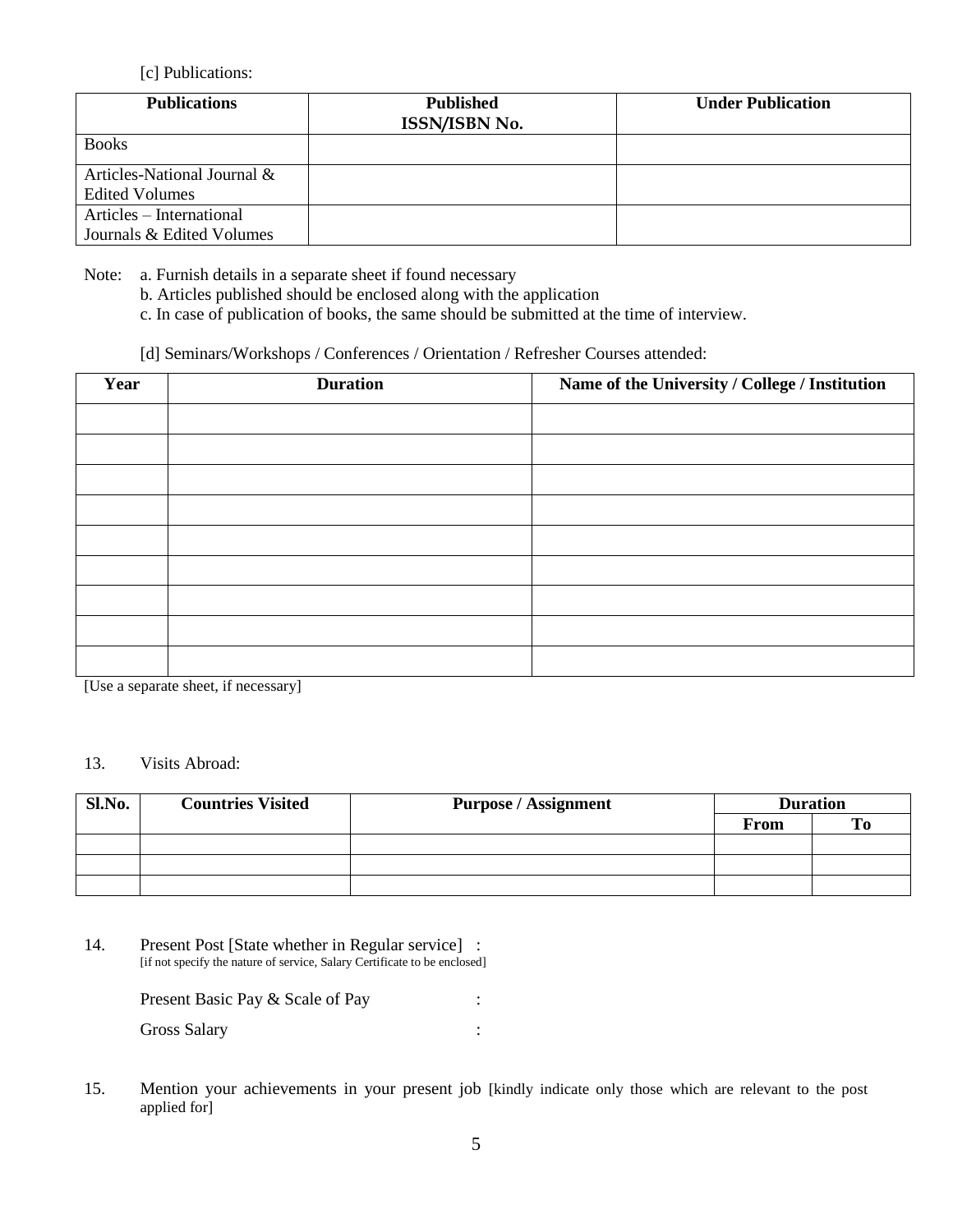16. Scores for API [Academic Performance Indicator] as per UGC norms:

| S1.<br>No.   | Criteria                                                             | Last Academic<br>Year | <b>Total API Score</b><br>for assessment<br>period | <b>Annual Average</b><br><b>API</b> Score for<br>assessment<br>period |
|--------------|----------------------------------------------------------------------|-----------------------|----------------------------------------------------|-----------------------------------------------------------------------|
|              | Teaching,<br>and<br>Learning<br><b>Evaluation related activities</b> |                       |                                                    |                                                                       |
| $\mathbf{I}$ | Academic<br>Research<br>and<br>Contributions                         |                       |                                                    |                                                                       |
|              | Total $[I + II]$                                                     |                       |                                                    |                                                                       |

#### **Details of Academic Performance Indicators to be furnished in Annexure - 1**

- 17. Have you been punished during your service for any charges? W\hether any charges are pending against you? If so, furnish details.
- 18. Any other information etc.
- **NOTE:** [1] 10 copies of filled in applications along with attested photocopies of certificates should be sent
	- [2] Attested copies of documents to be compulsorily enclosed for item Nos. 4,6,8,9,10,11,12,13& 14 & API Indicators.

I DECLARE THAT THE STATEMENTS MADE IN THIS APPLICATION ARE TRUE TO THE BEST OF MY KNOWLEDGE AND BELIEF:

**PLACE:**

#### **DATE:** SIGNATURE OF THE APPLICANT

#### **NO OBJECTION CERTIFICATE FROM THE PRESENT EMPLOYER**

Forwarded with the remarks that this Institution / Department / Organization has no objection to the candidature of the applicant being considered for the post applied for.

**PLACE:**

#### **DATE: SIGNATURE WITH OFFICE SEAL**

 **Designation/Address**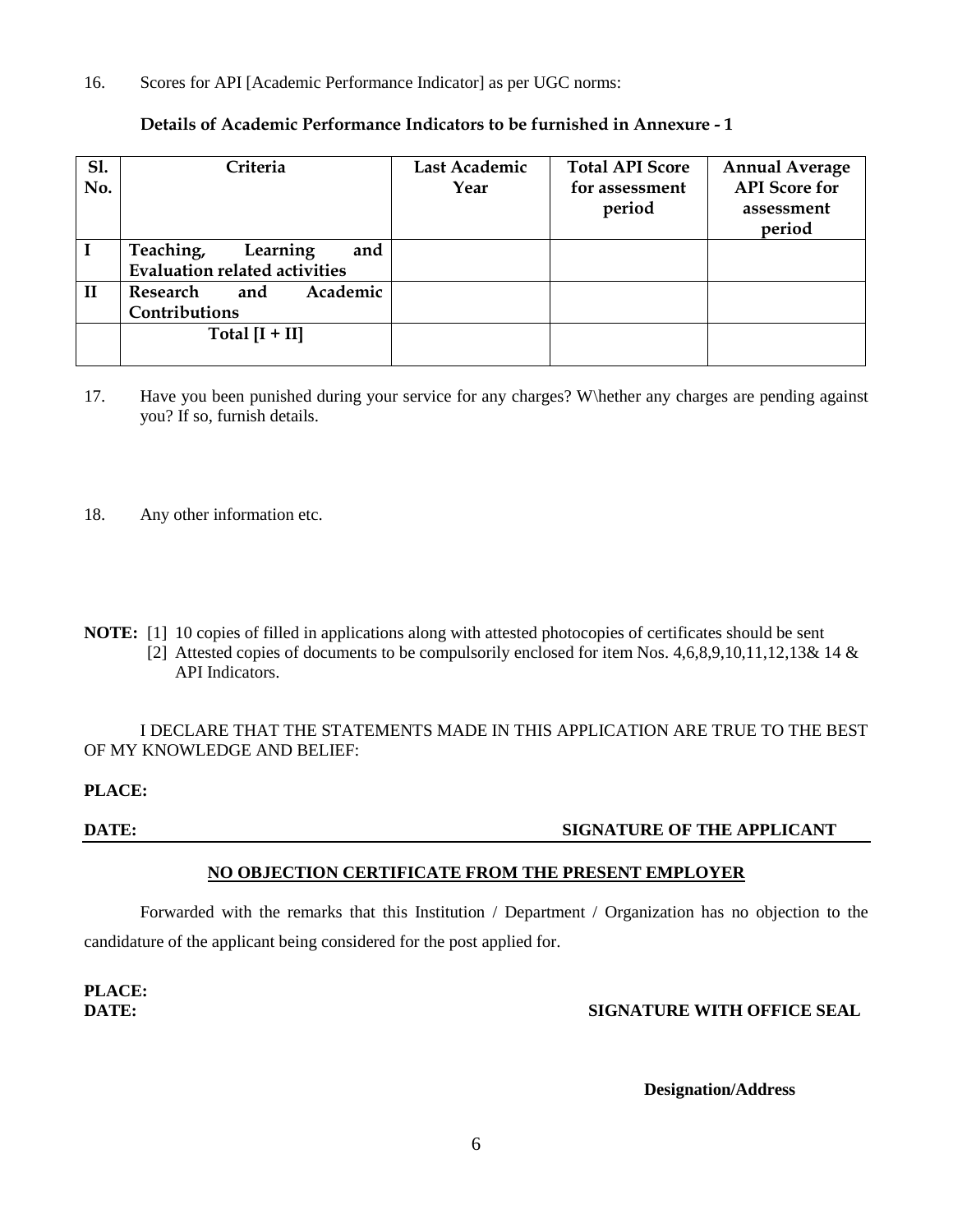#### **ACADEMIC PERFORMANCE INDICATORS**

#### **CATEGORY I: TEACHING, LEARNING & EVALUATION RELATED SKILLS**

**[i] Lectures, Seminars, Tutorials, Practicals, Contact Hours (Give Semester-wise details, where necessary):**

| <b>Sl.</b> | Course/Paper | <b>Level</b> | Mode of   | Hours    | % of Classes    |
|------------|--------------|--------------|-----------|----------|-----------------|
| No.        |              |              | Teaching* | per Week | taken as per    |
|            |              |              |           | allotted | document record |
|            |              |              |           |          |                 |
|            |              |              |           |          |                 |
|            |              |              |           |          |                 |
|            |              |              |           |          |                 |
|            |              |              |           |          |                 |
|            |              |              |           |          |                 |
|            |              |              |           |          |                 |
|            |              |              |           |          |                 |
|            |              |              |           |          |                 |
|            |              |              |           |          |                 |
|            |              |              |           |          |                 |
|            |              |              |           |          |                 |

\* Lecture [L], Seminar [S], Tutorial [T], Practicals [P], Contact Hours [C].

| Sl.No. | Particulars                                                                                                                     | <b>API</b> Score |
|--------|---------------------------------------------------------------------------------------------------------------------------------|------------------|
| [a]    | Classes taken [Max. 50 for 100% performance and Proportionate score upto<br>80% performance, below which no score may be given] |                  |
| [b]    | Teaching load in excess of UGC norms [max. score 10]                                                                            |                  |

#### **[ii] Reading/Instructional material consulted and additional knowledge resources provided to students.**

| S1.<br>No. | Course/Paper                                                                                                                                                                                                                                                                           | Consulted | Prescribed | <b>Additional Resource</b><br>provided |
|------------|----------------------------------------------------------------------------------------------------------------------------------------------------------------------------------------------------------------------------------------------------------------------------------------|-----------|------------|----------------------------------------|
|            |                                                                                                                                                                                                                                                                                        |           |            |                                        |
|            |                                                                                                                                                                                                                                                                                        |           |            |                                        |
|            |                                                                                                                                                                                                                                                                                        |           |            |                                        |
|            |                                                                                                                                                                                                                                                                                        |           |            |                                        |
|            |                                                                                                                                                                                                                                                                                        |           |            |                                        |
|            | API score based on preparation and imparting of                                                                                                                                                                                                                                        |           |            | <b>API</b> Score                       |
|            | knowledge/instruction as per curriculum and syllabus                                                                                                                                                                                                                                   |           |            |                                        |
|            | enrichment by providing additional resources to                                                                                                                                                                                                                                        |           |            |                                        |
|            | students [max. score 20]<br>$\mathbf{F} \cdot \mathbf{I} \cdot \mathbf{G}$ and $\mathbf{F} \cdot \mathbf{G}$ and $\mathbf{F} \cdot \mathbf{G}$ and $\mathbf{F} \cdot \mathbf{G}$ and $\mathbf{F} \cdot \mathbf{G}$ and $\mathbf{F} \cdot \mathbf{G}$ and $\mathbf{F} \cdot \mathbf{G}$ |           | $F \sim 1$ |                                        |

\* Lecture [L], Seminar [S], Tutorial [T], Practicals [P], Contact Hours [C].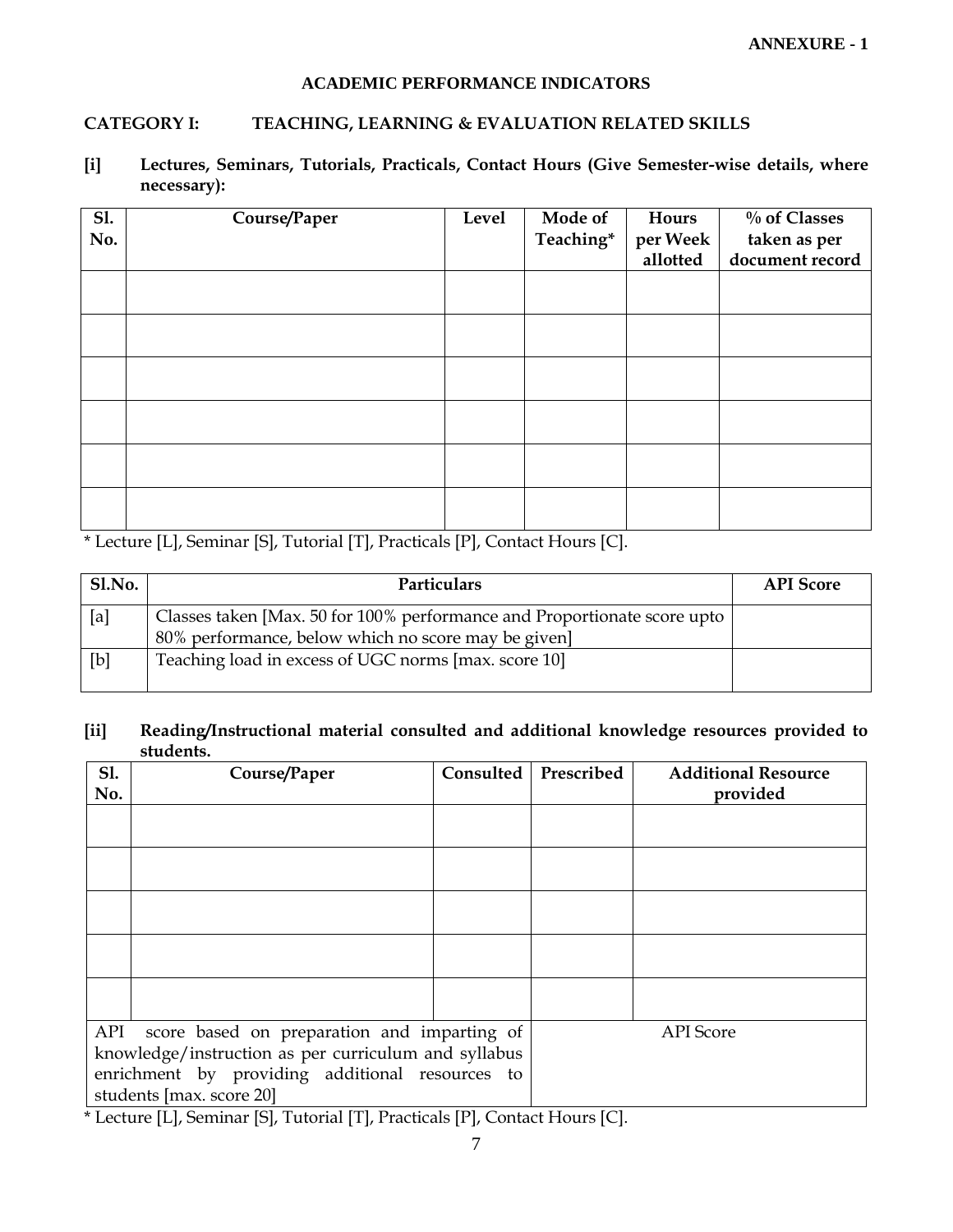#### **[iii] Use of participatory and innovating teaching – learning methodologies, updating of subjects content, course improvement etc.**

| <b>S1.</b> | Short description           | <b>API</b> Score |
|------------|-----------------------------|------------------|
| No.        |                             |                  |
|            |                             |                  |
|            |                             |                  |
|            |                             |                  |
|            |                             |                  |
|            |                             |                  |
|            |                             |                  |
|            | Total score [max. score 20] |                  |
|            |                             |                  |

### **[iv] Examination Duties Assigned and Performed:**

| <b>Sl.</b><br>No. | <b>Types of Examination Duties</b> | Duties assigned | <b>Extent to which</b><br>carried out [%] | <b>API Score</b> |
|-------------------|------------------------------------|-----------------|-------------------------------------------|------------------|
|                   |                                    |                 |                                           |                  |
|                   |                                    |                 |                                           |                  |
|                   |                                    |                 |                                           |                  |
|                   |                                    |                 |                                           |                  |
|                   | Total Score [max. 25]              |                 |                                           |                  |

## **CATEGORY II: RESEARCH, PUBLICATION AND ACADEMIC CONTRIBUTIONS:**

# **[A] Published papers in Journals.**

| <b>Sl.</b> | <b>Title with Page</b> | Journal | <b>ISSN/ISBN</b> | Whether    | No. of Co-     | Whether  | <b>API</b> Score |
|------------|------------------------|---------|------------------|------------|----------------|----------|------------------|
| No.        | Nos.                   |         | No.              | Peer       | <b>Authors</b> | You are  |                  |
|            |                        |         |                  | reviewed.  |                | the main |                  |
|            |                        |         |                  | Impact     |                | Author   |                  |
|            |                        |         |                  | factor, if |                |          |                  |
|            |                        |         |                  | any.       |                |          |                  |
|            |                        |         |                  |            |                |          |                  |
|            |                        |         |                  |            |                |          |                  |
|            |                        |         |                  |            |                |          |                  |
|            |                        |         |                  |            |                |          |                  |
|            |                        |         |                  |            |                |          |                  |
|            |                        |         |                  |            |                |          |                  |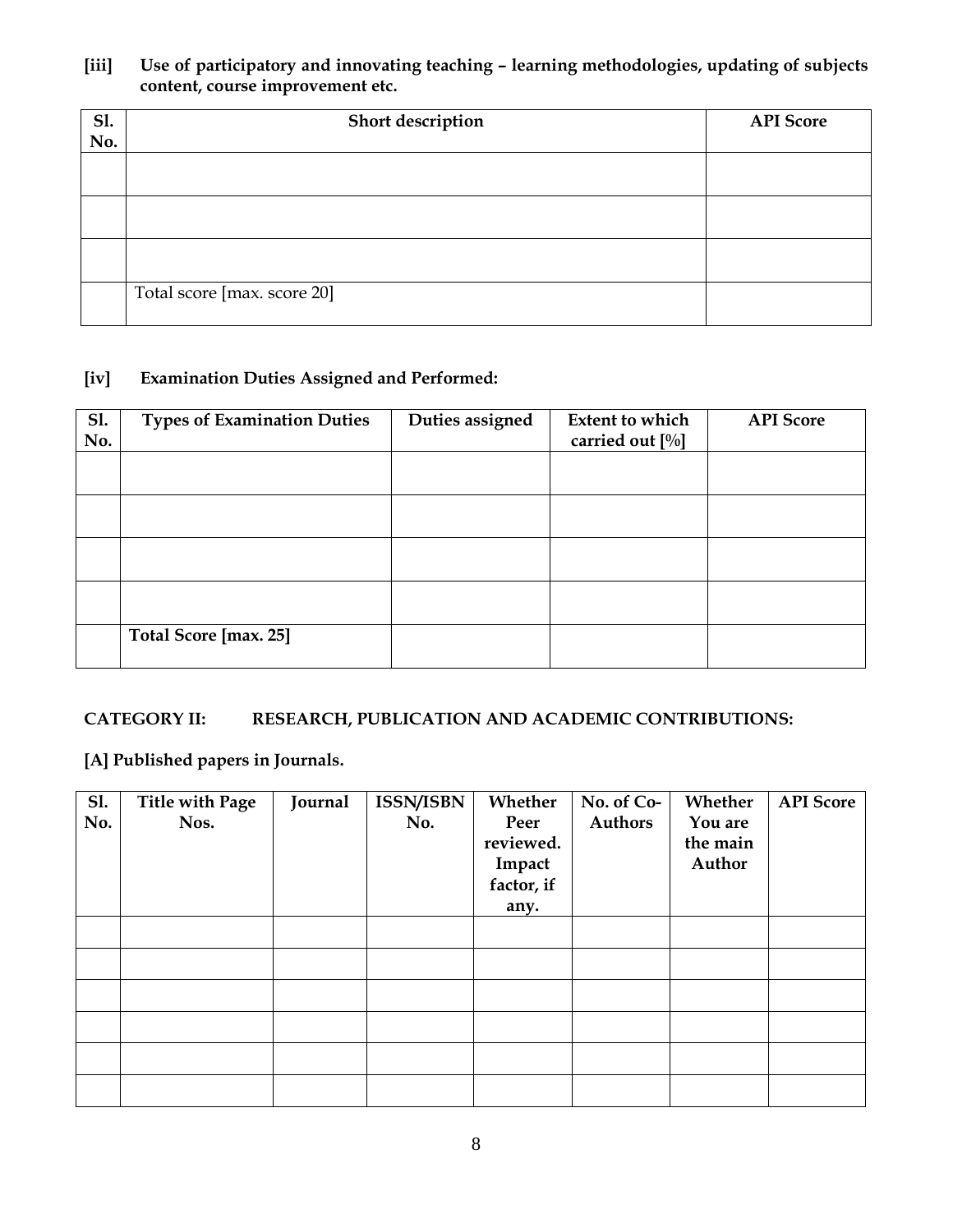# **[B] [i] Articles/Chapters published in Books:**

| <b>Sl.</b><br>No. | <b>Title with Page</b><br>Nos. | <b>Book</b><br>Title,<br>Editor &<br>Publisher | <b>ISSN/ISBN</b><br>No. | Whether<br>Peer<br>reviewed. | No. of<br>$Co-$<br><b>Authors</b> | Whether<br>You are<br>the main<br>Author | <b>API</b> Score |
|-------------------|--------------------------------|------------------------------------------------|-------------------------|------------------------------|-----------------------------------|------------------------------------------|------------------|
|                   |                                |                                                |                         |                              |                                   |                                          |                  |
|                   |                                |                                                |                         |                              |                                   |                                          |                  |
|                   |                                |                                                |                         |                              |                                   |                                          |                  |
|                   |                                |                                                |                         |                              |                                   |                                          |                  |
|                   |                                |                                                |                         |                              |                                   |                                          |                  |
|                   |                                |                                                |                         |                              |                                   |                                          |                  |
|                   |                                |                                                |                         |                              |                                   |                                          |                  |

# **[ii] Full Papers in Conference Proceedings:**

| <b>Sl.</b> | Title with Page | Details of  | ISSN/ISBN | No. of  | Whether You are | <b>API</b> Score |
|------------|-----------------|-------------|-----------|---------|-----------------|------------------|
| No.        | Nos.            | Conference  | No.       | $Co-$   | the main Author |                  |
|            |                 | Publication |           | Authors |                 |                  |
|            |                 |             |           |         |                 |                  |
|            |                 |             |           |         |                 |                  |
|            |                 |             |           |         |                 |                  |
|            |                 |             |           |         |                 |                  |
|            |                 |             |           |         |                 |                  |
|            |                 |             |           |         |                 |                  |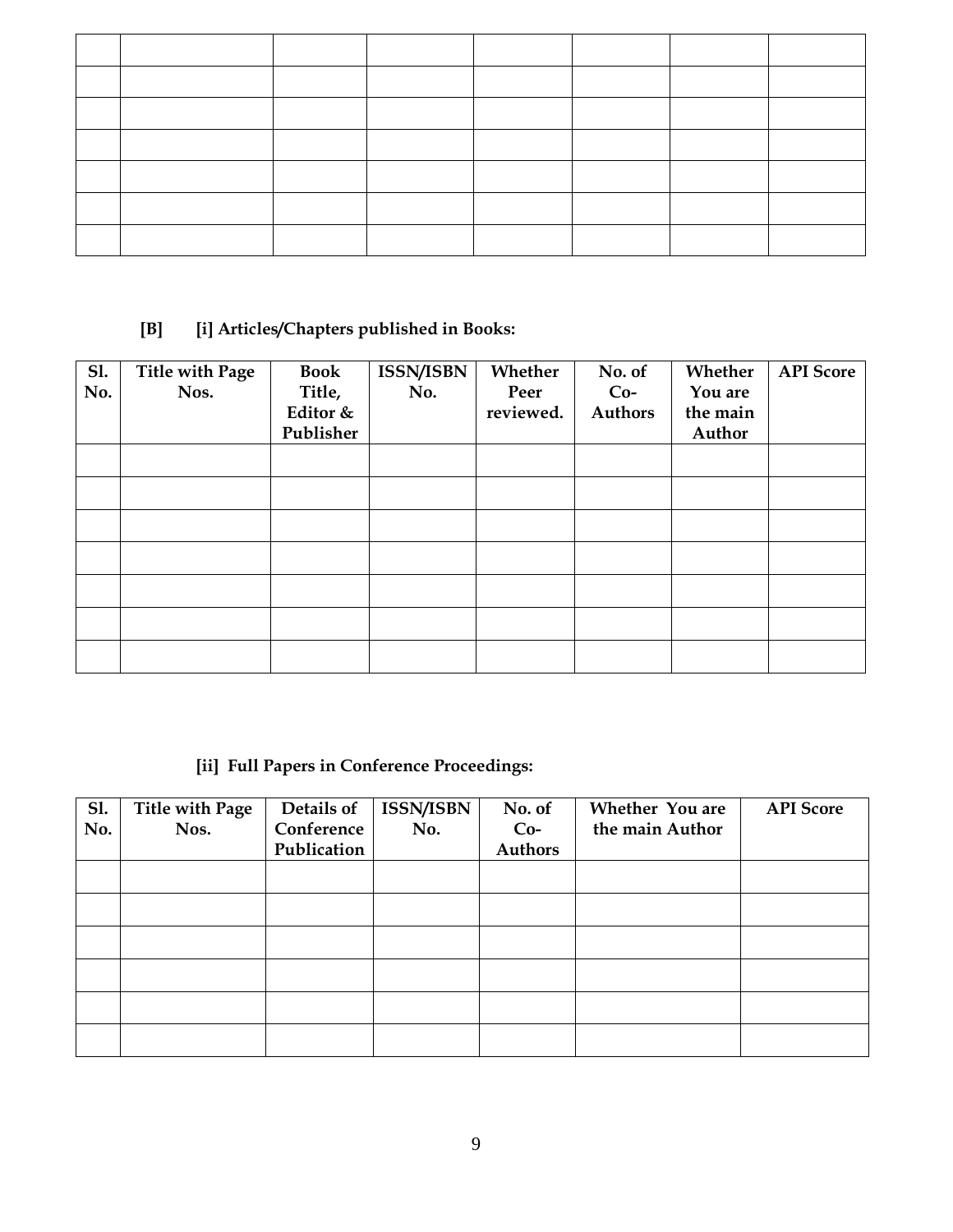### **[iii] Books published as single author or as editor:**

| <b>Sl.</b><br>No. | Title with Page<br>Nos. | Type of<br>Book &<br>Authorship | Publisher<br>&<br>ISSN/ISBN<br>No. | Whether<br>Peer<br>reviewed. | No. of<br>$Co-$<br><b>Authors</b> | Whether<br>You are<br>the main<br>Author | <b>API</b> Score |
|-------------------|-------------------------|---------------------------------|------------------------------------|------------------------------|-----------------------------------|------------------------------------------|------------------|
|                   |                         |                                 |                                    |                              |                                   |                                          |                  |
|                   |                         |                                 |                                    |                              |                                   |                                          |                  |
|                   |                         |                                 |                                    |                              |                                   |                                          |                  |
|                   |                         |                                 |                                    |                              |                                   |                                          |                  |
|                   |                         |                                 |                                    |                              |                                   |                                          |                  |
|                   |                         |                                 |                                    |                              |                                   |                                          |                  |

**[C] Ongoing and Completed Research Projects and Consultancies:**

# **[C] [i] & [ii] Ongoing Projects / Consultancies:**

| <b>S1.</b><br>No. | <b>Title</b> | Agency | Period | Grant/<br>Amount<br>mobilized [Rs.<br>In Lakh] | <b>API</b> Score |
|-------------------|--------------|--------|--------|------------------------------------------------|------------------|
|                   |              |        |        |                                                |                  |
|                   |              |        |        |                                                |                  |
|                   |              |        |        |                                                |                  |
|                   |              |        |        |                                                |                  |
|                   |              |        |        |                                                |                  |

 **[C] [iii] & [iv] Completed Projects / Consultancies:**

| <b>Sl.</b><br>No. | <b>Title</b> | Agency | Period | Grant/<br>Amount<br>mobilized<br>[Rs. In Lakh] | Whether<br>policy<br>document<br>/patent as<br>outcome | <b>API</b> Score |
|-------------------|--------------|--------|--------|------------------------------------------------|--------------------------------------------------------|------------------|
|                   |              |        |        |                                                |                                                        |                  |
|                   |              |        |        |                                                |                                                        |                  |
|                   |              |        |        |                                                |                                                        |                  |
|                   |              |        |        |                                                |                                                        |                  |
|                   |              |        |        |                                                |                                                        |                  |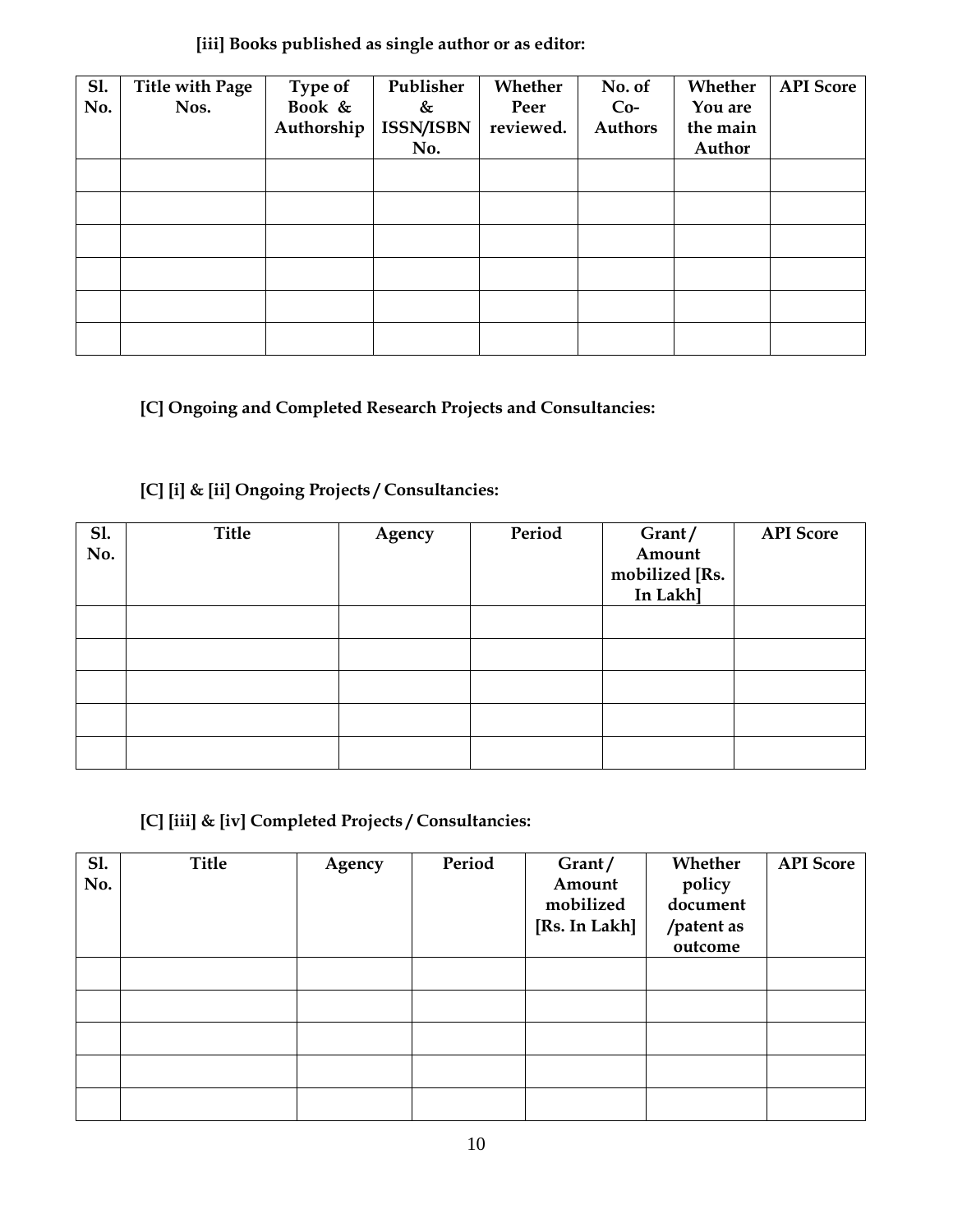## **[D] Research Guidance**

| <b>Degree</b>              | No. enrolled | Thesis submitted | Degree Awarded | <b>API</b> Score |
|----------------------------|--------------|------------------|----------------|------------------|
| M.Phil/equivalent          |              |                  |                |                  |
| Ph.D. / equivalent $\vert$ |              |                  |                |                  |

### **[E] [i] Training Courses, Teaching-Learning-Evaluation Technology Programmes, Faculty development Programmes [Not less than one week duration]:**

| Sl.<br>No. | Programme | Duration | Organised by | <b>API</b> Score |
|------------|-----------|----------|--------------|------------------|
|            |           |          |              |                  |
|            |           |          |              |                  |
|            |           |          |              |                  |
|            |           |          |              |                  |
|            |           |          |              |                  |
|            |           |          |              |                  |
|            |           |          |              |                  |
|            |           |          |              |                  |

# **[E] [ii] Papers presented in Conferences, Seminars, Workshops, Symposia**

| <b>Sl.</b> | Title of the Paper | Title of the | Organised by | Whether        | <b>API</b> Score |
|------------|--------------------|--------------|--------------|----------------|------------------|
| No.        | presented          | Conference/  |              | International/ |                  |
|            |                    | Seminar      |              | National/      |                  |
|            |                    |              |              | State/Regional |                  |
|            |                    |              |              | /College/      |                  |
|            |                    |              |              | University     |                  |
|            |                    |              |              | <b>Level</b>   |                  |
|            |                    |              |              |                |                  |
|            |                    |              |              |                |                  |
|            |                    |              |              |                |                  |
|            |                    |              |              |                |                  |